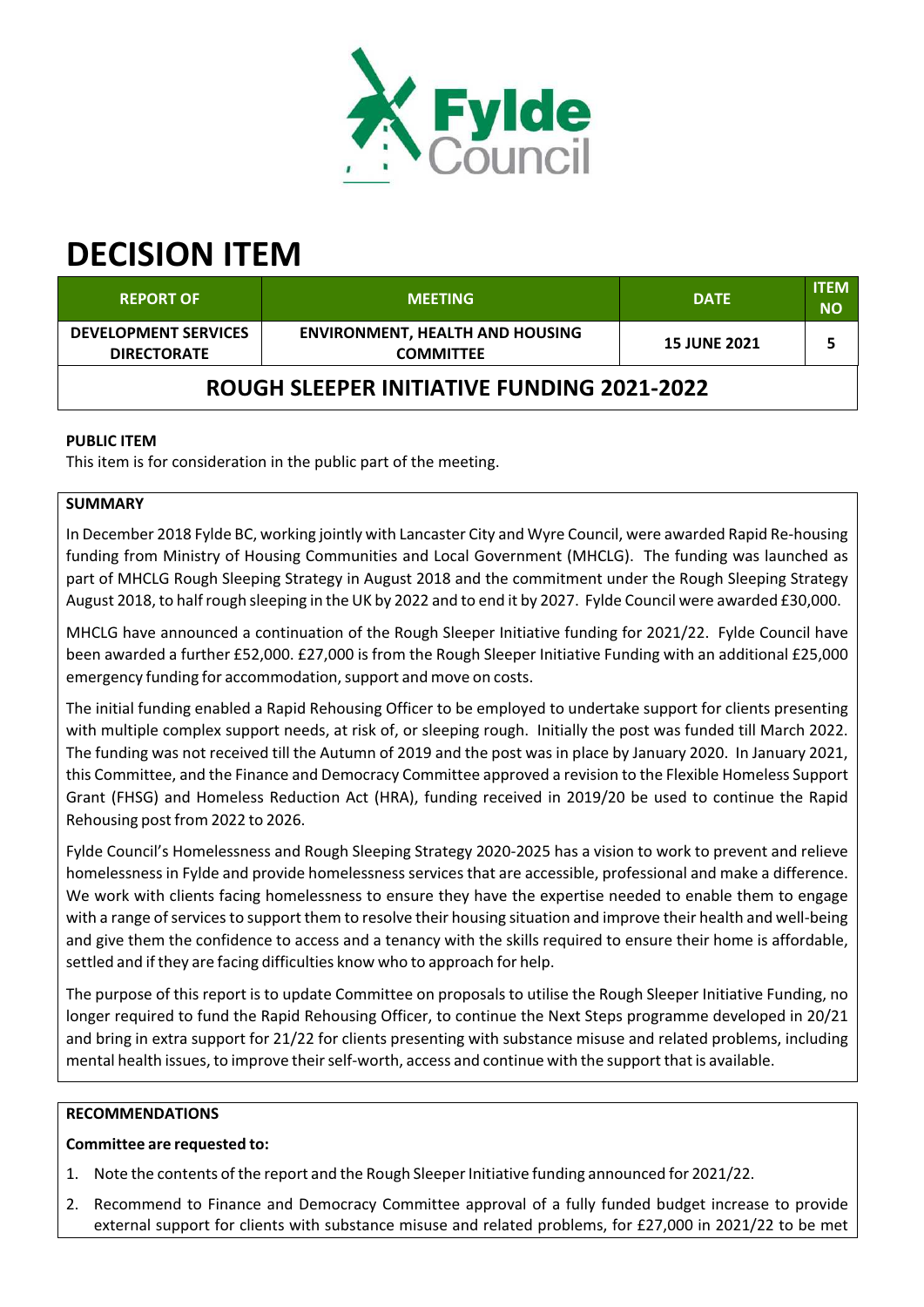from MHCLG funding under the Rough Sleeper Initiative, for 2021/22.

3. Recommend to Finance and Democracy Committee approval of a fully funded budget increase to the Next Steps funding programme, for £25,000 in 2021/22 to be met from MHCLG funding under the Rough Sleeper Initiative, for 2021/22.

#### **SUMMARY OF PREVIOUS DECISIONS**

Policies on the Procurement and Allocation of Temporary Accommodation 23/02/2016 Lancashire Single Homelessness Initiative evaluation 06/09/2016 Fylde Coast Homeless Prevention Trailblazer 14/03/17 Homeless Reduction Act 2018 Fylde Coast Homelessness Trailblazer Evaluation 05/06/18 Final update on Fylde Homelessness Strategy 2013‐18 06/11/2018 Fylde Council Homelessness and Rough Sleeping Strategy 2020‐2015 draft for consultation 03/09/2019 HYPERLINK "https://fylde.cmis.uk.com/fylde/MeetingsCalendar/tabid/70/ctl/ViewMeetingPublic/mid/397/Meeting/1099/Com mittee/19/SelectedTab/Documents/Default.aspx" Fylde Council Homelessness and Rough Sleeping Strategy 2020‐ 2025 07/01/2020

#### **HYPERLINK**

s://fylde.cmis.uk.com/fylde/MeetingsCalendar/tabid/70/ctl/ViewMeetingPublic/mid/397/Meeting/1099/Committe e/19/SelectedTab/Documents/Default.aspx" Final Fylde Council Homelessness and Rough Sleeping Strategy 2020-2025 07/01/2020

/fylde.cmis.uk.com/fylde/MeetingsCalendar/tabid/70/ctl/ViewMeetingPublic/mid/397/Meeting/1156/Committee/1 7/SelectedTab/Documents/Default.asp MHCLG Next Steps Funding to support homeless households 19/10/2020

.com/fylde/MeetingsCalendar/tabid/70/ctl/ViewMeetingPublic/mid/397/Meeting/1164/Committee/19/SelectedTab /Documents/Default.aspx" Update Fylde Council Homelessness and Rough Sleeping Strategy 2020‐2025

#### **CORPORATE PRIORITIES**

Economy – To create a vibrant and healthy economy

Environment – To deliver services customers expect

Efficiency – By spending money in the most efficient way  $\vert \vee \vert$ 

Tourism – To create a great place to live and visit

#### **REPORT**

BACKGROUND

Fylde Council Homelessness and Rough Sleeping 220‐2025

- 1. **Environmental Health and Housing Committee on the 7 th January 2020 approved Fylde Council's Homelessness and Rough Sleeping Strategy 2020‐2025**. The Strategy covers; an overview of homelessness legislation since 1977 to present day, a picture of homelessness in the borough and achievements under the 2013‐18 Homeless Strategy.
- 2. Our vision is to work to prevent and relieve homelessness in Fylde and provide homelessness services with our partners that are accessible, professional and make a difference. We will work to ensure all our clients facing homelessness have:
	- Access to expertise needed to enable clients to engage with a range services that will support them to resolve their housing situation and improve their health and well‐being.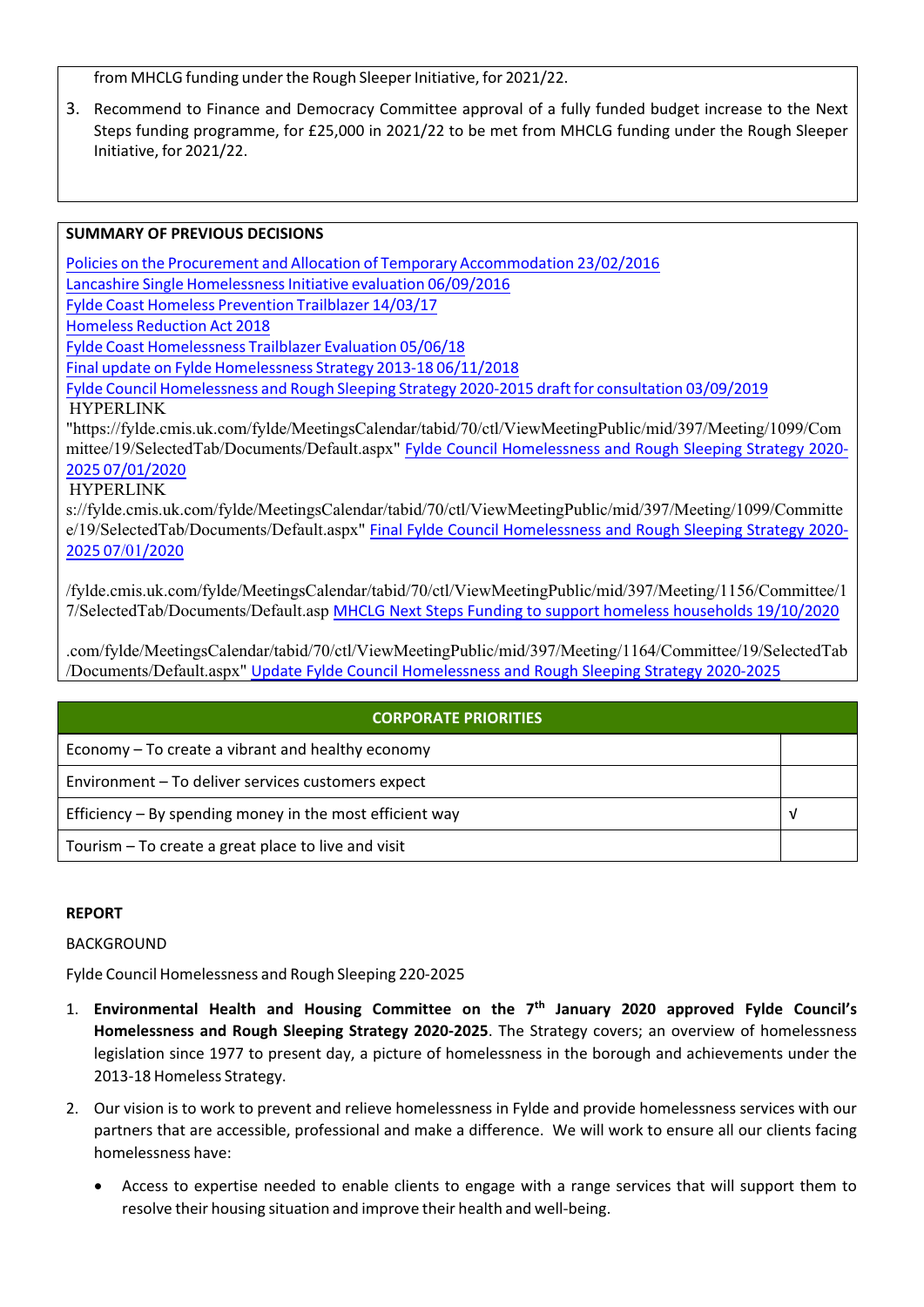- The confidence to access and maintain a tenancy with the skills required to ensure their home is affordable, settled and if they are facing difficulties know who to approach for help.
- 3. The Strategy has three strategic aims for Fylde Housing Services in order to achieve this vision and Appendix 2 contains an action plan that comments on how we will deliver these aims. Then action plan has been developed in partnership with Fylde Homeless Partnership group.
	- Priority One Developing a service that isfocussed on preventing homelessness
	- Priority two Developing a service that isfocussed on relieving homelessness
	- Priority three Partnership working to achieve our vision and values
- 4. **The Homeless Reduction Act 2018 fundamentally changed the way local authoritiessupport homeless people in their areas**. The Act was enacted from April 2019 and prevention and relief statutory duties are available to any household vulnerable to homelessness in 56 rather than 28 days. This broader definition of homelessness beyond priority need groups means that local authorities are able to support households that are currently considered the hidden homeless and will provide greater assistance to single person households not in a priority need category.
- 5. **Fylde Coast Homeless Response Cell – Covid 19** was established following MHCLG writing to all local authorities and statutory partners outlining a joint responsibility to safeguard as many homeless people as possible from COVID‐19. MHCLG outlined a strategy based on NHS medical guidance and support which aims to reduce the impact of COVID‐19 on people facing homelessness and ultimately prevent deaths during this public health emergency.
- 6. Guidance suggested that all partners need to be involved in a coordinated and planned way including; Local Authority – for leading on securing and funding accommodation, Local Authority public health including commissioned drug and alcohol treatment services, social care and support; NHS –for commissioning and provision of primary care, community services, urgent and emergency care, hospital discharge and mental health; Voluntary Sector for providing shelters, hostels, outreach support and food banks. It stated that this multi-agency response should be organised and coordinated through local response cell and via emergency response arrangements, specifically with Local Resilience Forums (LRF).
- 7. Within the Fylde Coast a Homeless Response Cell was set up in March 2020. This Cell is in operation to present day and discusses the support needs of homeless clients within the service across Fylde, Blackpool and Wyre local authorities. As a result direct referrals are made into support agencies on day of presentation to the homeless service and regular updates are provided which includes engagement in support in place and non‐ engagement.

#### **ROUGH SLEEPER INIATIVE FUNDING £27,000**

#### **Supportfor clients with substance misuse related problems**

- 8. Fylde Council Housing Service would like to use the opportunity presented by this funding, to explore options to support clients with substance misuse related problems, to initially engage, and continuation of that engagement, with support services that are available. The intention is to reduce the likelihood of clients with substance misuse and related problems re-presenting to the Homelessness Service.
- 9. Related problems can include tenancy failure within 6 months of a tenancy being established, anti-social behaviour once tenancy has been established, detrimental effect on an individual's mental health, self‐ sabotage of support put in place by professionals concerned about an individuals health and well-being and vulnerable individuals being targeted, to retract back into life choices that impact on their ability to sustain tenancies and abstain from substance mis‐use.
- 10. The Covid 19 Fylde Coast Homeless Response Cell ensured referrals for support with clients presenting with substance misuse related problems were immediate, however, some clients due to non‐engagement after the initial referral, stopped engaging with the support and became closed to those services. Though at any point in time a new referral can be made.
- 11. Fylde Housing Services have in place a Tenancy Support Policy that provides 3 levels of tenancy support determined by presenting needs, for example history of failed tenancy, drug/alcohol addiction, mental health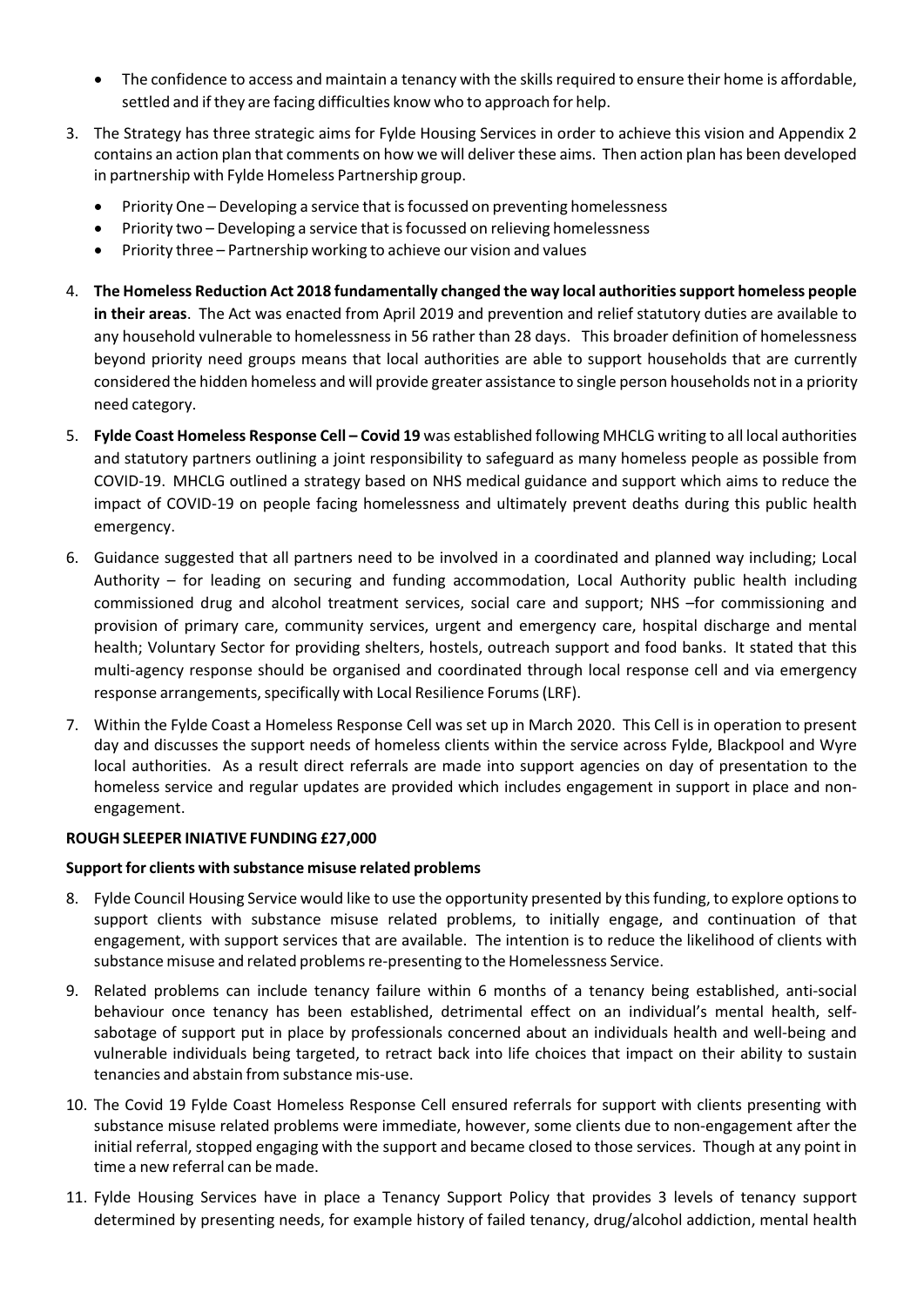and family breakdown. Appendix 1 provides an overview diagram of the Tenancy Support Service.

- 12. Clients who present with 6‐8 support needs are provided with 12 weeks tenancy support to ensure the tenancy isset up, all bills are in payment and benefits are in place.
- 13. Clients who present with 8‐10 support needs are referred into the Rapid Rehousing Support Service as soon as they present to the Local Authority as homeless. This service works with clients throughout their journey within the service – prevention, relief and main housing duty – and then for a minimum of 12 weeks of tenancy support once accommodation has been sourced. However, in our experience many clients require support beyond the 12 weeks.
- 14. Once the tenancy has been set and the tenancy support has ended, the homelessness service will not be made aware that clients with identified support needs for substance misuse related problems, have stopped engagement with the support in place, until they re-present to the Homelessness Service.
- 15. There are several common reasons why people stop engaging with support that is available specifically focussed on substance misuse and related problems:
	- Form of self‐sabotage, as once they leave the support made available, they are likely to relapse back to alcohol and drugs,
	- The individual did not want to go engage with the support in the first place, and are not fully committed to recovery,
	- Their vulnerability, enhanced as being homeless, can often affect their confidence to continue with treatment and support,
	- Individual's feel overwhelmed with the withdrawal symptoms.
- 16. The intention is to explore utilising the experience and skills of substance specific services to provide external floating support to clients who present to the Homelessness Service with a history of substance misuse and related problems, that have resulted in tenancy failure.
- 17. Support will include:
	- Assist clients to maintain their health, well-being and personal safety
	- Assisting to engage with individuals, professionals and other bodies concerned about a client's welfare
	- Ensuring support within the community and drug/alcoholservicesis accessed
	- Support to cope with the practicalities of everyday life
	- Providing life skills training
	- Assisting with personal budgeting and debt counselling
	- Assisting to deal with relationships and disputes
	- Assisting to deal with benefit claims and other professional correspondence related to maintaining a tenancy
	- Responding to emergency alarm calls 24 hours a day when an individual feels they are struggling with treatment
- 18. Clients will be referred into the support by Fylde Council Homelessness Service where a prevention or relief duty under the Homeless Reduction Act has been accepted and there is a history of non‐ engagement with individuals, professionals and other bodies concerned about a client's welfare.
- 19. The costs of support and length of support required are still to be determined and approaches have been made to each of the organisations listed below to begin initial discussions.
- 20. Substance misuse services in Fylde include (links to websites are included at the end of the report):
	- Change, Grow, Live (CGL formally known as Inspire). CGL are commissioned and funded by NHS and Lancashire County Council (LCC) to provide substance mis‐use services across Fylde and Wyre.
	- Brighstarts are a Community Interest Company dedicated to providing high quality homes and support for people with substance misuse related problems. They also provide external floating support for clients referred into their service.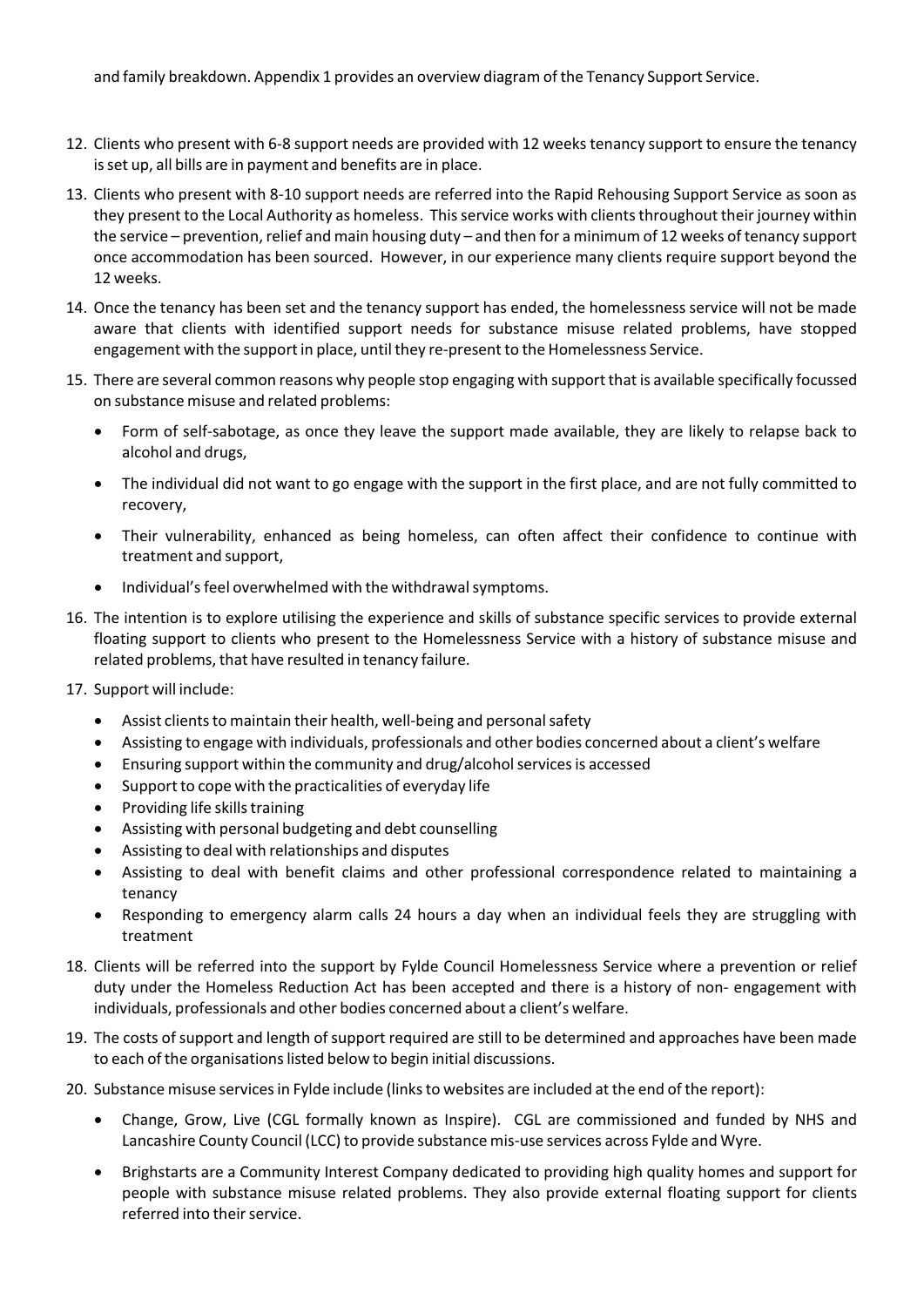- Mulberry Projects are an independent non‐commissioned Supported Housing Project which provides adstinent based recovery housing and support for those in recovery from alcohol/drug misuse.
- Allerton is an integrated social care, housing, and development company, working so that everyone can live the life they choose in a home they love.

## **ADDITIONAL EMERGENCY ACCOMMODATION FUNDING £25,000**

- 21. During the Covid pandemic Fylde Council working with Wyre Council, were awarded Next Steps Funding from MHCLG to help vulnerable accommodated as part of the Covid 19 emergency response. The Next Steps Accommodation Programme made available the resources needed to support local authorities and their partners to ensure that the current provision that has been set up to safeguard people who were taken safely from the streets is able to continue, until appropriate and suitable accommodation can be sourced, having particular focus on the successful resettlement and recovery of those who have or are at risk of rough sleeping.
- 22. The funding was awarded jointly with Wyre Council and in total across the two authorities is £112,210 (Fylde £55,444.50 and Wyre £56,765.50). The funding has several distinct elements ‐ securing of 5 rooms in B&B accommodation in St Annes, Rent in Advance, Rent in Advance top up for under 35's who are only entitled to the shared room rate and essential items required to establish the tenancy, for example white goods, carpets and furniture.
- 23. The intention isto use the Emergency accommodation funding to continue the Next Steps programme until the resources are spent. The allocated budget of £55,444.50 awarded in the Autumn of 2020/21 was fully spent by the end of March 2021.
- 24. The Next Steps Funding has enabled:
	- A Housing Options Customer Services Specialist Post to deal with all initial housing enquiries from customers to provide a comprehensive front line housing service and signposting to other organisations with a focus on preventing homelessness wherever possible. The role provides advice and assistance to households on the range of housing options available to them in Fylde and make appointments with the Homelessness and Housing Advice Officers and Private Sector Team, as appropriate.
	- This post was funded by Next Steps to the end of March 2021 and has been extended to March 2022, shared equally between Housing and Customer Services, funded by remaining FHSG and HRA funding for 20/21.
	- A requirement of the funding was that additional accommodation was secured and available for clients to be placed in emergency temporary accommodation within the local authority area of Fylde. The funding has been used to secure 5 rooms in B&B and apartments in St Anne's, supporting a total of 17 single people and families.
	- Provided funding for the accommodation, when they were not occupied or were required to remain empty for a period prior to a deep clean.
	- Where requested, the funding enabled a deep clean of the rooms/apartments when they became empty.
	- Fund damage to rooms and this was requested on 3 occasions.
	- Provide basic household items for 3 households which included bedding, small electrical items, cooking equipment and eating utensils.
	- Provided funding to clear rent arrears for 3 clients where the arrears were acting as a barrier to them entering social rented accommodation.
	- Provided 8 clients with funding for rent in advance and rent bond to enable them to access both the social and private rented sectors.
	- Provided 16 clients with an essential electrical items package from Salisbury's in Kirkham which included fridge, freezer and cooker.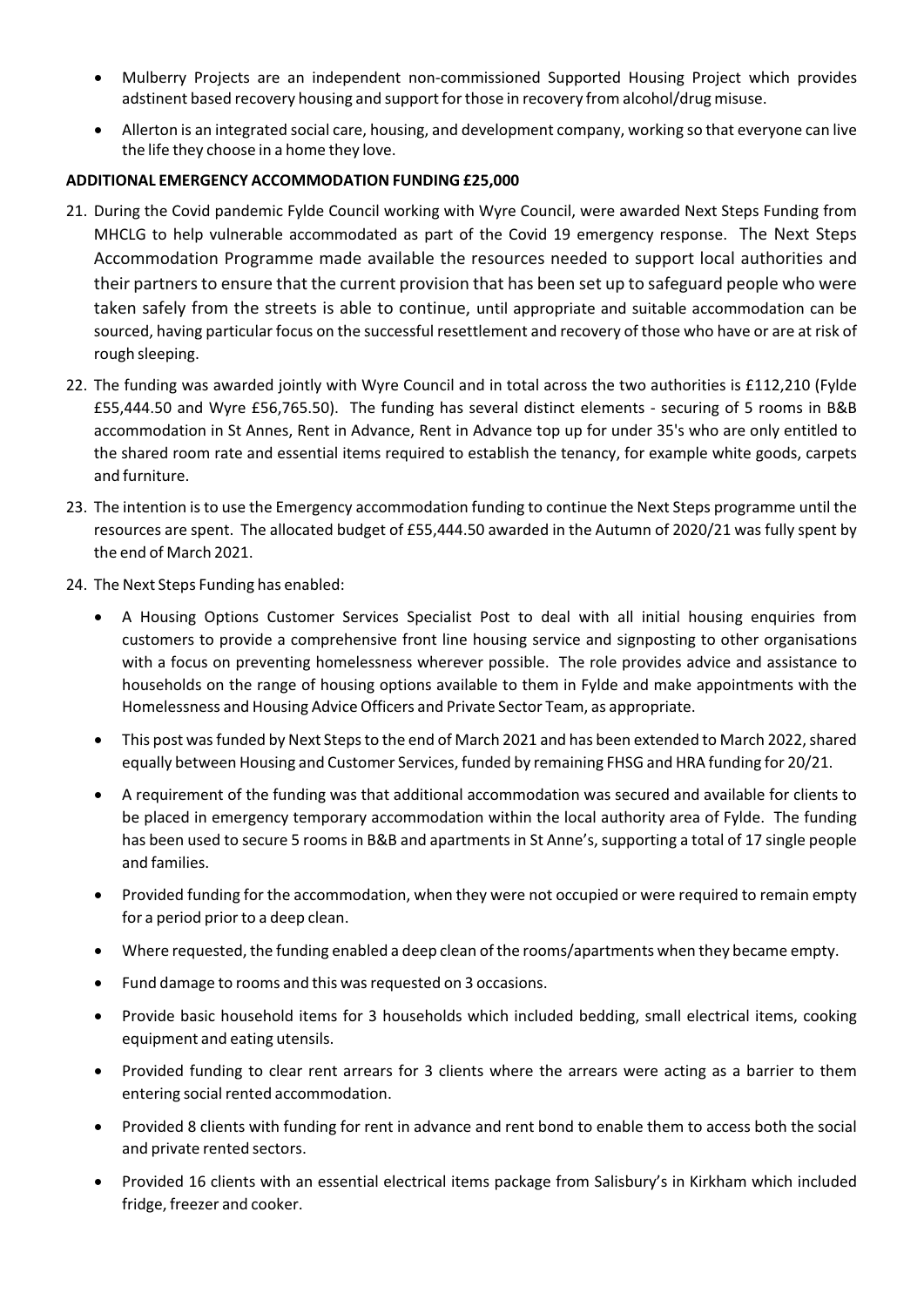- Provided 6 clients with carpets throughout the accommodation, where the carpets had been removed by the landlord or previous tenant.
- Enabled the service to secure emergency accommodation within B&B in Blackpool for during the Christmas period.
- During lockdown the funding was used to provide evening mealsfor clientsin B&B including Christmas Day, and where the B&B owners were unable to provide meals, provided microwavesin rooms.

#### **CONCLUSION**

- 25. Note the contents of the report and the continuation of MHCLG funding for 2021/22 under the Rough Sleeper Initiative funding.
- 26. Recommend to Finance and Democracy Committee approval of a fully funded budget increase to provide external support for clients with substance misuse and related problems, for £27,000 in 2021/22 to be met from MHCLG funding under the Rough Sleeper Initiative, for 2021/22.
- 27. Recommend to Finance and Democracy Committee approval of a fully funded budget increase to the Next Steps funding programme, for £25,000 in 2021/22 to be met from MHCLG funding under the Rough Sleeper Initiative, for 2021/22.

| <b>IMPLICATIONS</b>                     |                                                                                                                                                                                                                                                                               |
|-----------------------------------------|-------------------------------------------------------------------------------------------------------------------------------------------------------------------------------------------------------------------------------------------------------------------------------|
| Finance                                 | The report recommends that Finance and Democracy Committee be<br>asked to approve fully funded budget increases as follows: to the Next<br>Steps programme of £25,000 in 2021/22 and support for clients with<br>substance misuse and related problems of £27,000 in 2021/22. |
| Legal                                   | None                                                                                                                                                                                                                                                                          |
| <b>Community Safety</b>                 | None                                                                                                                                                                                                                                                                          |
| Human Rights and Equalities             | None                                                                                                                                                                                                                                                                          |
| Sustainability and Environmental Impact | None                                                                                                                                                                                                                                                                          |
| Health & Safety and Risk Management     | None                                                                                                                                                                                                                                                                          |

| <b>LEAD AUTHOR</b> | <b>CONTACT DETAILS</b> | <b>DATE</b> |
|--------------------|------------------------|-------------|
| Kirstine Riding    | Tel 01253 658569       | 19/05/2021  |

| <b>BACKGROUND PAPERS</b>                                                |            |                                                                                                                                                                   |  |  |
|-------------------------------------------------------------------------|------------|-------------------------------------------------------------------------------------------------------------------------------------------------------------------|--|--|
| Name of document                                                        | Date       | Where available for inspection                                                                                                                                    |  |  |
| Change Grow Live                                                        | 18/05/2021 | HYPERhttps://www.changegrowlive.org/<br>https://www.changegrowlive.org/                                                                                           |  |  |
| <b>About Bright Start Recovery</b><br>Homes                             | 18/05/2021 | HYPEhttp://www.brightstarthomes.co.uk/about us.html<br>http://www.brightstarthomes.co.uk/about_us.html                                                            |  |  |
| <b>Allerton Care</b>                                                    | 18/05/2021 | https://www.allerton.co.uk/<br>https://www.allerton.co.uk/                                                                                                        |  |  |
| Fylde Council Homelessness and<br>Rough Sleeping Strategy 2020-<br>2025 | 2020       | https://new.fylde.gov.uk/funding-approved-to-support-<br>the-homelessness-and-rough-sleeping-strategy-2020-<br>2025/https://new.fylde.gov.uk/funding-approved-to- |  |  |